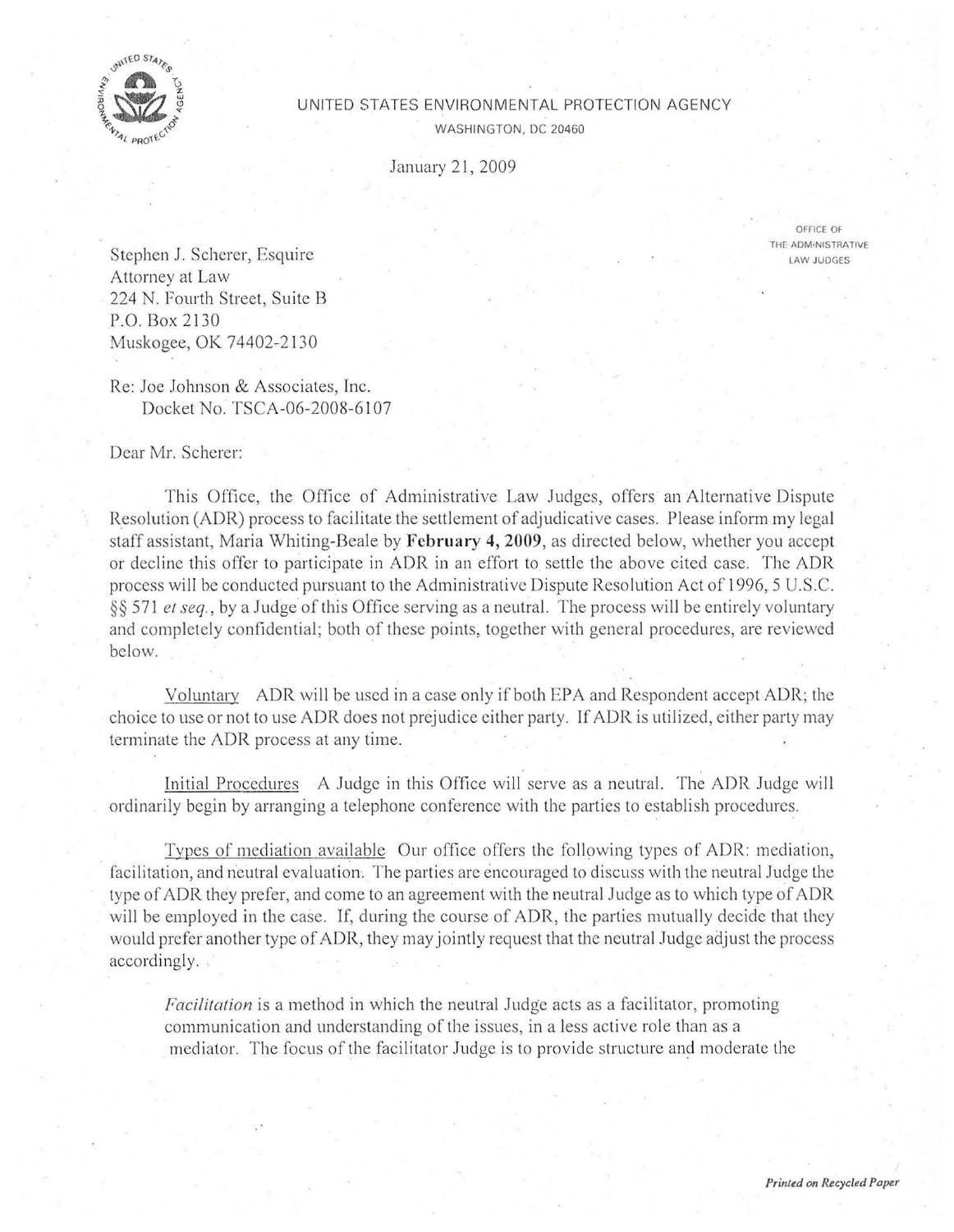discussion among the parties to assist them in coming to a settlement. Facilitation may be particularly useful in cases where there is more than one respondent, where the parties are represented by counsel who are very experienced in settling environmental enforcement cases and who agree that settlement is very likely, where a Supplemental Environmental Project is likely to be proposed, or other cases where flexibility in the ADR process is needed.

*Neutral Evaluation* is a method in which the neutral Judge, to assist the parties in reaching a settlement, hears each party's position and arguments, either in writing, orally or both, may request the parties to submit documents or other information, then gives an oral opinion on the strong and weak points of each party's case, and may, if requested by the parties, provide an opinion of the likely outcome of the case if it went to hearing. Neutral Evaluation may be particularly useful in cases in which the respondent has one or more affirmative defenses, or where a crucial issue in the case is a question of law.

*Mediation* is a method in which the neutral Judge, as mediator, hears each party's position and arguments, either in writing, orally or both, may ask the parties questions, may request the parties to submit documents or other information, helps identify the factual and legal issues, enables each party to understand the other party's position and arguments, keeps the focus on the facts and issues that may lead towat'd settlement, and helps the parties explore their options, including practical concerns, to assist the parties in reaching a settlement. The mediator may give an opinion on the strengths and/or weaknesses of a case, if requested by the parties. Mediation is particularly useful for cases in which the respondent is not represented by counsel *(pro se)*, where the parties dispute the facts of the case, or where the parties do not agree to neutral evaluation or facilitation.

Authorization to Commit For the ADR process to be effective, the persons communicating with the neutral must either have authority to commit his or her side to a settlement, or have ready access to somebody with such authority.

Confidential The ADR process will be conducted in a confidential manner, in accord with Section 574 of the Administrative Dispute Resolution Act of 1996. The Judge who serves as the neutral will not disclose to anyone the contents of any of the parties' ADR communications.

Method of communication All ADR discussions and conferences are held by telephone, except in exceptional cases in which the parties can demonstrate, and the neutral Judge agrees, that an in-person or video settlement conference, or a view by the parties and neutral Judge of the of the facility or site at issue, is necessary.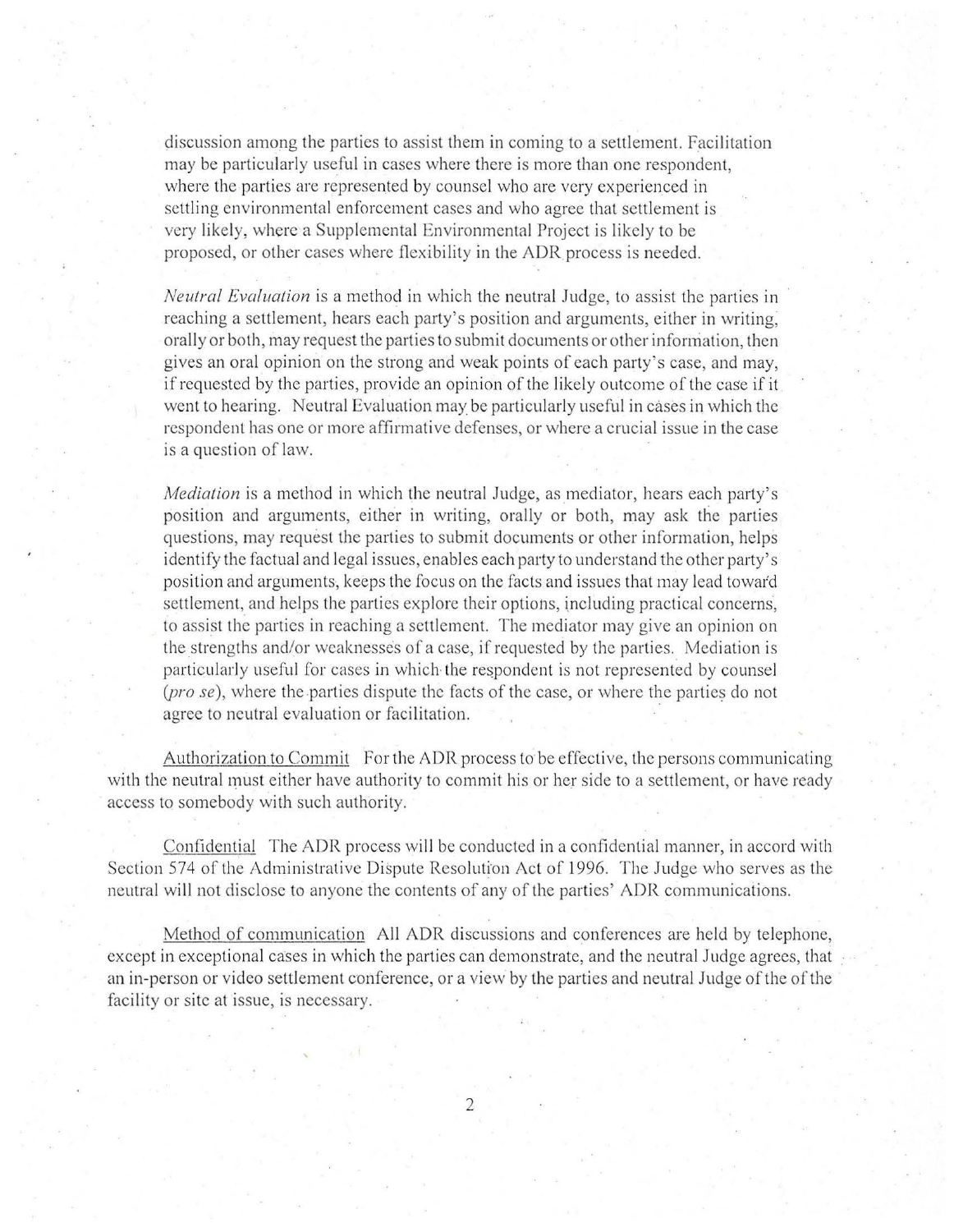Non-binding The neutral Judge has no authority to impose a decision or settlement of the case on the parties. The purpose of ADR is to facilitate a settlement between the parties.

Impartial The neutral Judges, as all Judges in this Office, render their decisions and opinions independent of any supervision or direction by any prosecuting or investigating employee or agent ofthe Environmental Protection Agency, and independent ofthe influence of any interested person outside the Agency, pursuant to Sections 554(d) and 557 of the Administrative Procedure Act (APA). The Judges are certified as administrative law judges by the Office of Personnel Management and are appointed in accordance with 5 U.S.C. § 3105. The Judges are not subject to evaluation by the Environmental Protection Agency, or by any component or employee of EPA. These measures ensure the fair and impartial resolution of proceedings.

Duration Unless terminated earlier by either party, the ADR process will continue for 60 days from the date of the case assignment to the ADR Judge; after that time, if no settlement has been reached, the case will be assigned to another Judge to commence the litigation process.

Follow Up At the termination of the ADR process, I will send the parties a questionnaire to elicit their views and experience with the process. The contents of individual questionnaires will be kept confidential and will be made available to the neutrals and others only in a composite format.

Again, please inform Maria Whiting-Beale by February 4, 2009, whether you accept or decline participation in the ADR process that I have described. It is preferred that you inform Ms. Whiting-Beale by e-mail at  $\leq$ whiting-beale.maria@epa.gov> or by facsimile at (202) 565-0044. However, you may inform her by calling this Office, 202 564-6271, and leaving a message for her, or by letter received in this Office on or before the due date. The mailing address if sent by mail is: U.S. EPA, Office of Administrative Law Judges, Mail Code 1900L, 1200 Pennsylvania Avenue, NW, Washington, DC 20460-2001. For hand-delivery by Federal Express or another delivery service which x-rays packages as a routine security procedure, the address is: U.S. EPA, Office of Administrative Law Judges, l 099 14th Street, N.W., Suite 350, Washington, DC 20005. Please also send a copy of your response to the Regional Hearing Clerk.

Your e-mail, fax, letter or phone message must state: (I) your name and phone number, (2) the name(s) of the respondent(s) named in the complaint, (3) the docket number, (4) the name of the party you represent, (5) whether you want ADR or do not want ADR. You may also inform Ms. Whiting-Beale as to whether another party in the case accepts or declines ADR, if that party has requested that you convey that information on that party's behalf. In that event, your e-mail, fax: letter or phone message must state, in addition: (1) the name and telephone number of the person who requested you to convey the message, (2) the name of the party represented by that person, and (3) whether that party wants ADR or does not want ADR.

If you have another party in the case convey a message that you want ADR, then you should confirm, on or before the due date stated herein, that this Office has received the message.